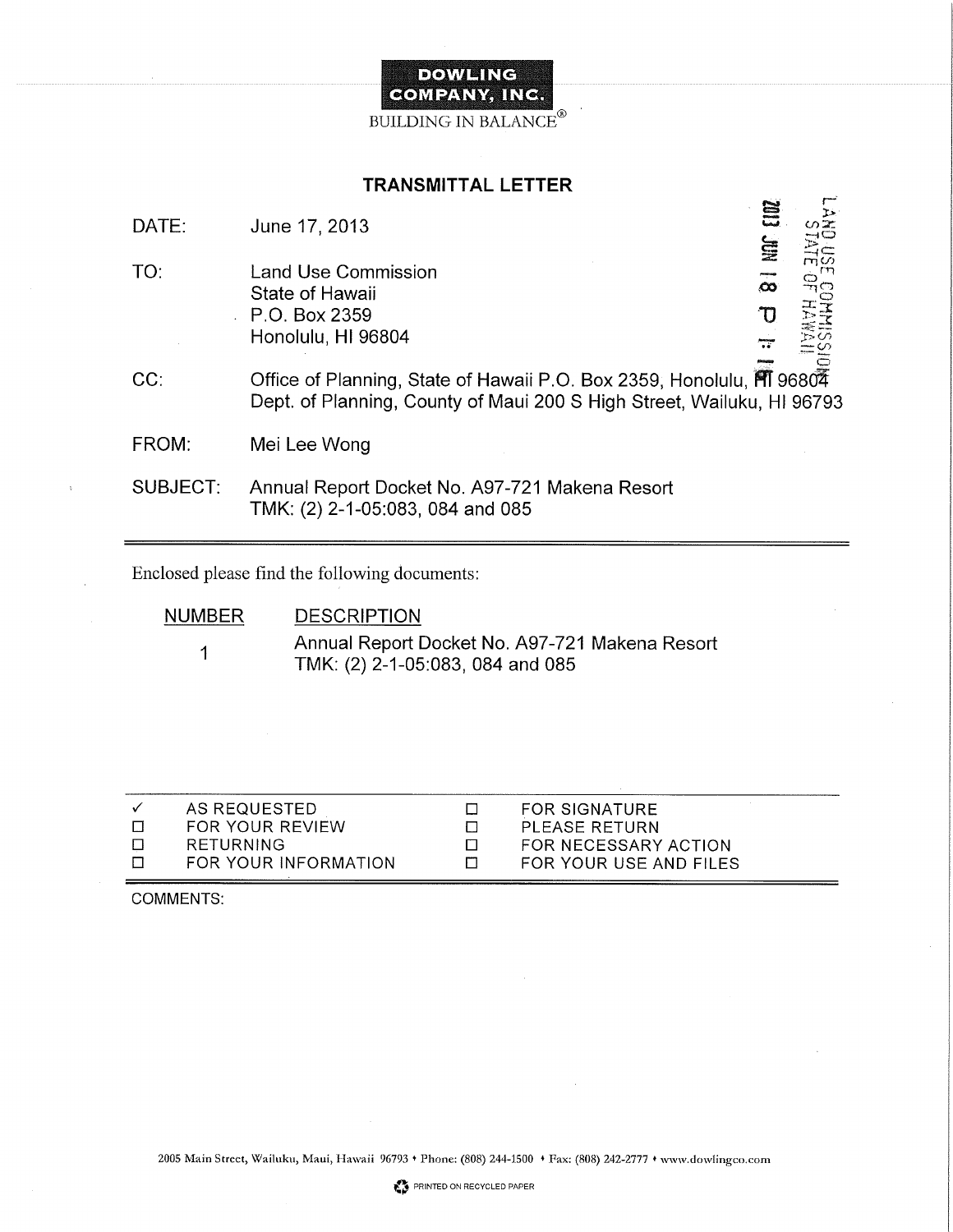# HAWAII DEVELOPMENT LLC 2000 N Classen Boulevard Oklahoma City, OK 73106

June 5, 2013

Land Use Commission State of Hawaii PO Box 2359 Honolulu, Hawaii 96804

## SUBJECT: Annual Report for Land Use Commission Docket No. A97-721 Makena Resort TMK: (2) 2-1-05:083, 084, and 085

Dear Chair and Members of the Commission:

Hawaii Development LLC hereby submits this Annual Report for Docket No. A97- 72 with respect to the parcels it currently own at Makena Resort.

## I. INTRODUCTION

On February 19, 1998, the Land Use Commission of the State of Hawaii (the "Commission") filed its "Findings of Fact, Conclusions of Law and Decision and Order" (the "1998 D&OU"), which reclassified 145.943 acres of land in Makena, Maui, Hawaii from the State Land Use Agricultural District into the State Land Use Urban District (hereinafter, the "LUC Reclassified Property").

The LUC Reclassified Parcels that are currently owned by Hawaii Development LLC are TMKs (2) 2-1-05:083, 084, and 085. Hawaii Development LLC has obtained these parcels on 06/30/11.

This Annual Report covers those portions of the LUC Reclassified Parcels that are owned by the Hawaii Development LLC, and does not address any properties owned by others, including those owned by ATC Makena Entities.

### II. STATUS OF COMPLIANCE WITH LUC CONDITIONS

The following are the conditions set forth in the 1998 D&O, and a description of efforts that are being made to comply with each stated condition:

1. Petitioner shall provide affordable housing opportunities for low, lowmoderate, and gap group income residents of the State of Hawai'i in accordance with applicable laws, rules, and regulations of the County of Maui. The location and distribution of the affordable housing or other provisions for affordable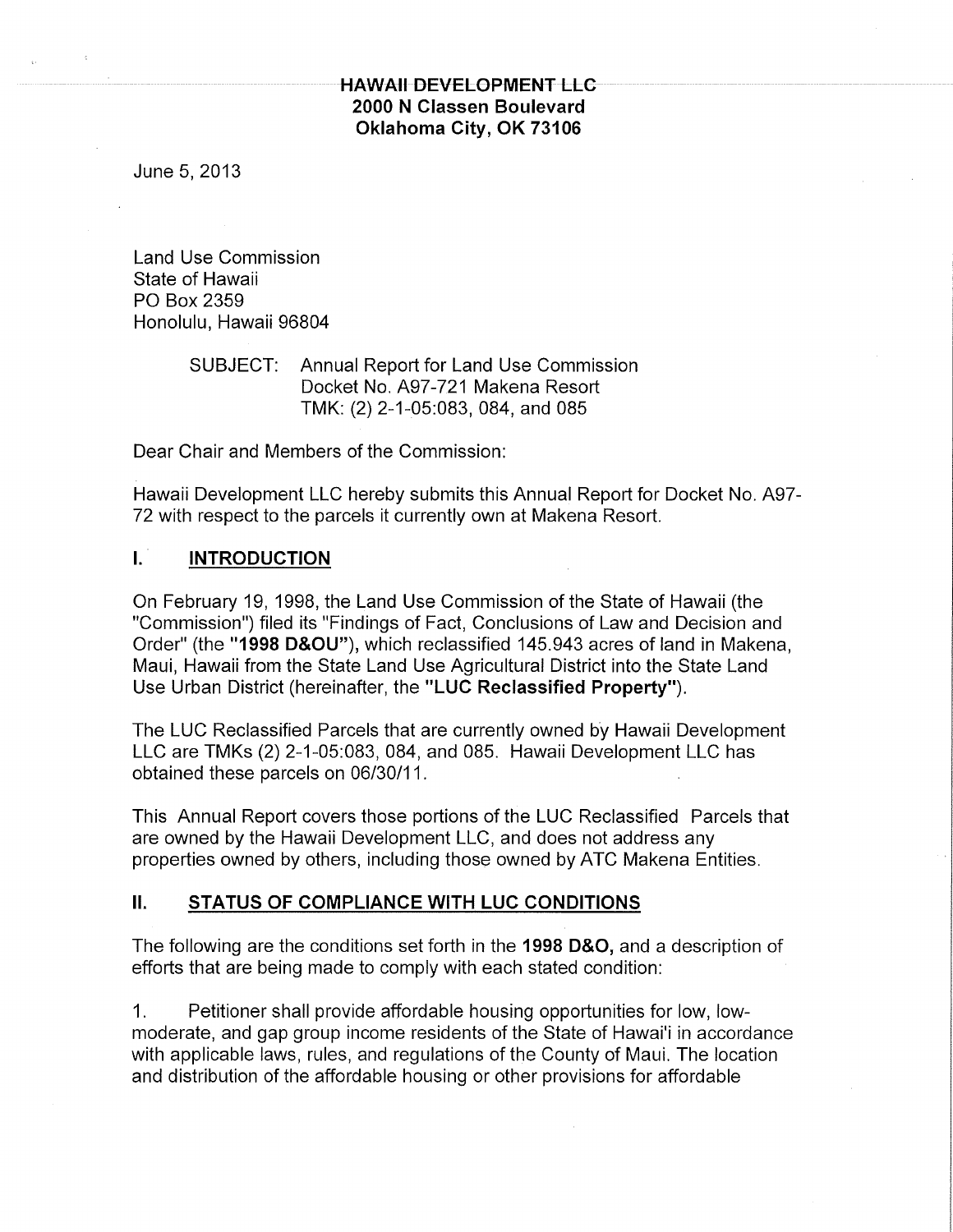housing shall be under such terms as may be mutually agreeable between Petitioner and the County of Maui.

Response to 1: Hawaii Development LLC acknowledges that it is subject to the provisions of said condition and shall comply accordingly.

2. Petitioner shall coordinate with the County of Maui Board of Water Supply to incorporate the proposed project into the County Water Use and Development Plan for the area. Prior to the granting of the first discretionary permit for the single-family and multi-family residential development described in paragraph 20 of the Decision and Order or the hotel described in paragraph 21 of the Decision and Order and by or before one year from the issuance date of this Decision and Order, Petitioner shall furnish the Commission with a letter from the County of Maui Board of Water Supply confirming that (a) the potable water allocation that will be credited to Petitioner will be available to and sufficient for the proposed project as it is described in the Petition, (b) the availability of potable water will not be an obstacle or impediment to the development of the proposed project as described in the Petition and (c) the proposed project as it is described in the Petition has been incorporated into the County Water Use and Development Plan for the area and that this plan will prevent the continued over pumping of the sustainable yield of the lao aquifer.

Response to 2: Hawaii Development LLC understands that this condition has been complied with. Hawaii Development LLC has obtained a water meter from the County of Maui Department of Water Supply to serve its parcels.

3. Petitioner shall participate in the funding and construction of adequate water source, storage, and transmission facilities and improvements to accommodate the proposed project in accordance with the applicable laws, rules and regulations of the County of Maui, and consistent with the County of Maui water use and development plan.

Response to 3: Hawaii Development LLC understands that this condition has been complied with. Hawaii Development LLC has obtained a water meter from the County of Maui Department of Water Supply to serve its parcels.

4. Petitioner shall participate in the funding and construction of adequate wastewater treatment, transmission and disposal facilities to accommodate the proposed project under such terms as are agreeable between Petitioner and the County of Maui.

Response to 4: Hawaii Development LLC understands that this condition has been complied with.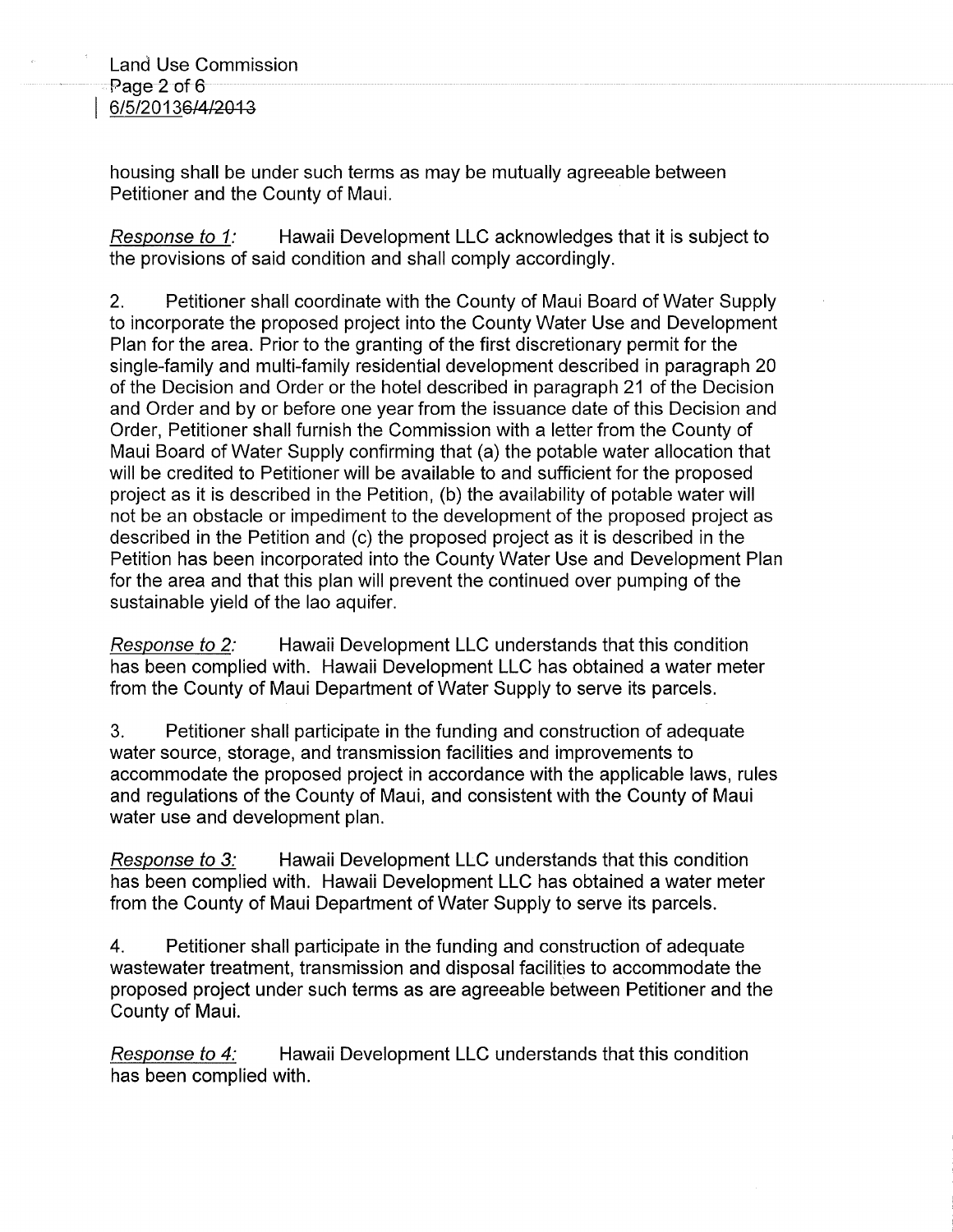5. Petitioner shall contribute to the development, funding, and/or construction of school facilities, on a pro rata basis for the residential developments in the proposed project, as determined by and to the satisfaction of the State Department of Education ("DOE"). Terms of the contribution shall be agreed upon by Petitioner and DOE prior to Petitioner acquiring county rezoning or prior to Petitioner applying for building permits if county zoning is not required.

Response to 5: Hawaii Development LLC acknowledges that it is subject to the provisions of said condition and shall comply accordingly.

6. Petitioner shall participate in the pro rata funding and construction of adequate civil defense measures as determined by the State of Hawai'i and County of Maui civil defense agencies.

Response to 6: Hawaii Development LLC understands that ATC Makena Entities will be complying with this condition.

7. Should any human burials or any historic sites such as artifacts, charcoal deposits, stone platforms, pavings, or walls be found, Petitioner shall stop work in the immediate vicinity and contact SHPD. The significance of these finds shall then be determined and approved by SHPD, and an acceptable mitigation plan shall be approved by SHPD. SHPD must verify that the fieldwork portion of the mitigation plan has been successfully executed prior to work proceeding in the immediate vicinity of the find. Burials must be treated under specific provisions of Chapter 6E, Hawai'i Revised Statutes.

Response to 7: Hawaii Development LLC acknowledges that they are subject to provisions of said condition and will comply.

8. Petitioner shall follow the State DLNR recommendations for Petition Areas 1, 2 and 3, for archaeological data recovery and preservation. An archaeological data recovery & (scope of work) must be approved by SHPD. That plan then must be successfully executed (to be verified in writing by the SHPD), prior to any grading, clearing, grubbing or other land alteration in these areas. In Petition Area 1, three significant historic sites (1969, 2563, and 2569) are committed to preservation. A preservation plan must be approved by SHPD. This plan, or minimally its interim protection plan phase, must be successfully executed (to be verified in writing by the SHPD), prior to any grading, clearing, grubbing or other land alteration in these areas.

Response to 8: Hawaii Development LLC acknowledges that they are subject to provisions of said condition and will comply.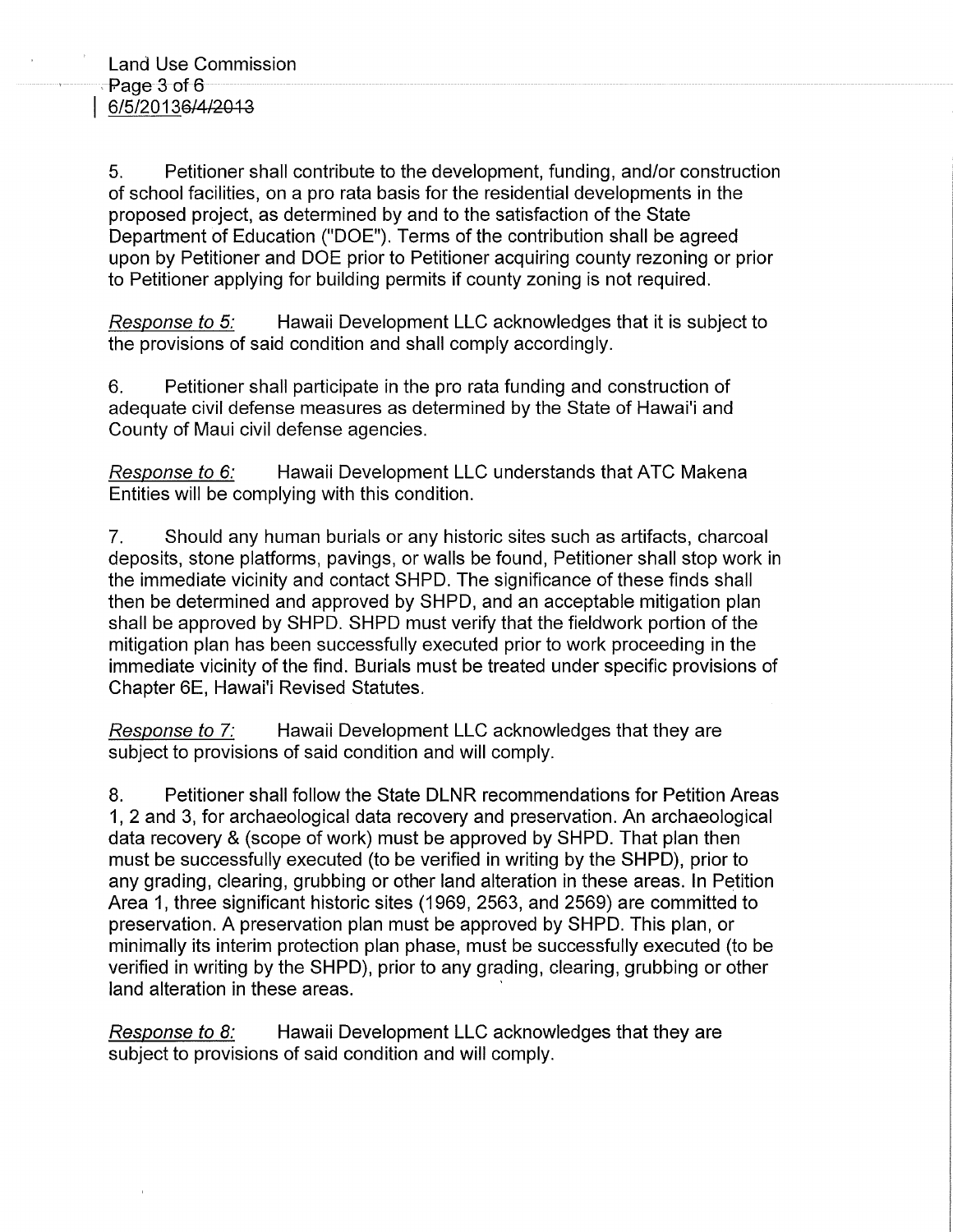9. Petitioner shall implement efficient soil erosion and dust control measures during and after the development process to the satisfaction of the State Department of Health and County of Maui.

Response to 9: Hawaii Development LLC acknowledges that they are subject to provisions of said condition and will comply at the appropriate time prior to commencement of construction.

10. Petitioner shall initiate and fund a nearshore water quality monitoring program. The monitoring program shall be approved by the State Department of Health in consultation with the U.S. Fish and Wildlife Service, the National Marine Fisheries Services, and the State Division of Aquatic Resources, DLNR. Petitioner shall coordinate this consultation process with the concurrence of the State Department of Health. Mitigation measures shall be implemented by Petitioner if the results of the monitoring program warrant them. Mitigation measures shall be approved by the State Department of Health in consultation with the above mentioned agencies.

Response to 10: Hawaii Development LLC understands that ATC Makena Entities shall be complying with this condition.

11. Petitioner shall submit a Traffic Impact Analysis Report (TIAR) for review and approval by the State Department of Transportation and the County of Maui.

Response to 11: Hawaii Development LLC understands that this condition has been complied with.

12. (as amended) Petitioner shall participate in the pro rata funding and construction of local and regional transportation improvements and programs including dedication of rights-of-way as determined by the State Department of Transportation ("DOT") and the County of Maui. Agreement between Petitioner and DOT as to the level of funding and participation shall be obtained within fourteen (14) years from June 1, 2000.

Response to 12: Hawaii Development LLC acknowledges that they are subject to provisions of said condition.

13. Petitioner shall fund the design and construction of drainage improvements required as a result of the development of the Property to the satisfaction of the appropriate State of Hawai'i and County of Maui agencies.

Response to 13: Hawaii Development LLC acknowledges that they are subject to provisions of said condition.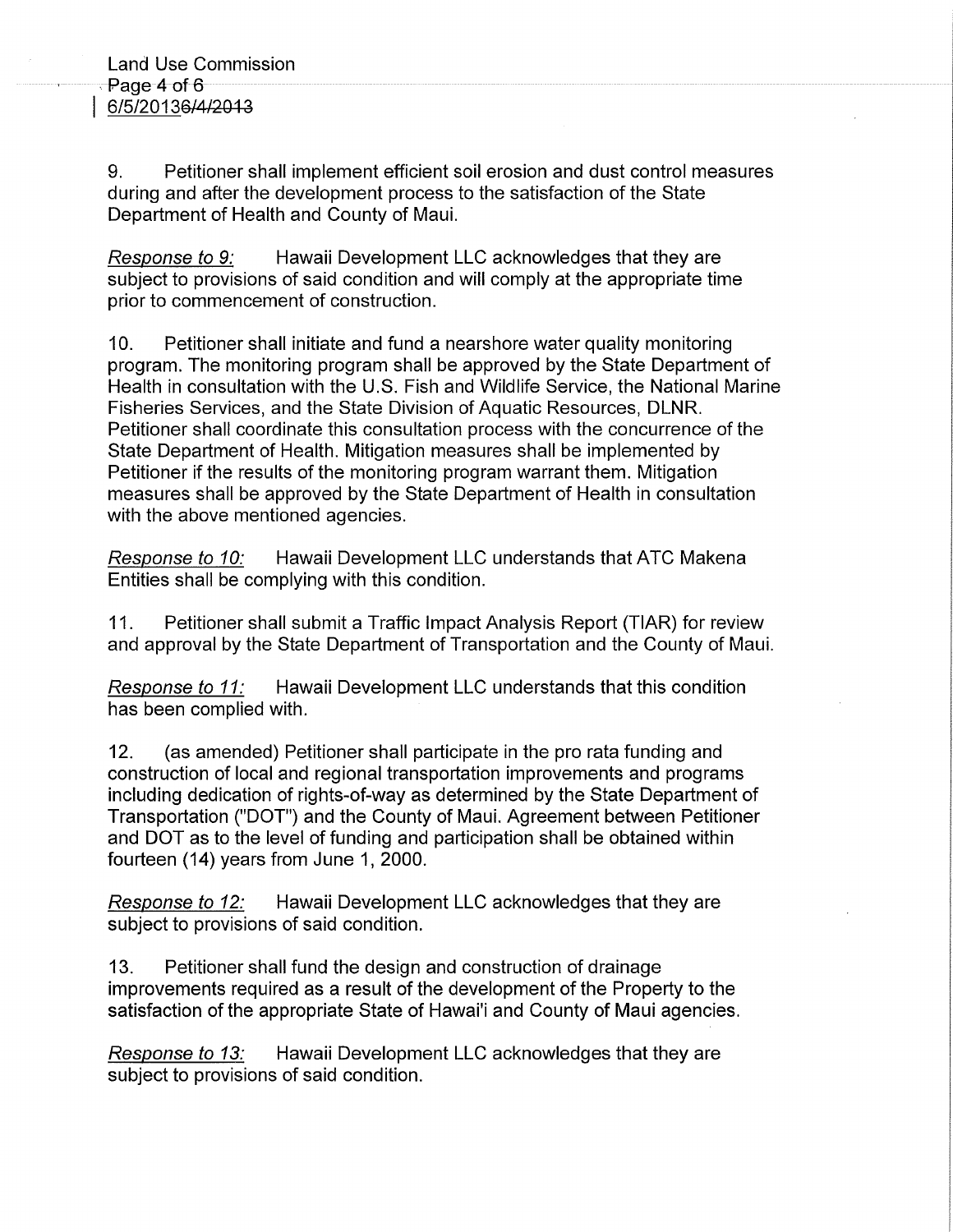14. The Petition Areas will be developed in accordance with the Kihei-Makena Community Plan.

Response to 14: Hawaii Development LLC acknowledges that development of its parcels will be in accordance with the Kihei-Makena Community Plan.

15. Petitioner shall obtain appropriate changes in zoning from the County of Maui for the Petition Areas.

Response to 15: Hawaii Development LLC understands this condition has been complied with.

16. Petitioner shall fund, design and construct all necessary traffic improvements necessitated by development of the Petition Areas as required by the State Department of Transportation and the County of Maui Department of Public Works and Waste Management.

Response to 16: Hawaii Development LLC Entities acknowledge that it is subject to the provisions of this said condition.

17. Petitioner shall develop the Property in substantial compliance with the representations made to the Commission. Failure to so develop the Property may result in a reversion of the Property to its former classification, a change to a more appropriate classification, or other reasonable remedy as determined by the Commission.

Response to 17: Hawaii Development LLC acknowledges that it is subject to the provisions of this said condition.

18. Petitioner shall give notice to the Commission of any intent to sell, lease, assign, place in trust, or otherwise voluntarily alter the ownership interests in the Property, prior to development of the Property.

Response to 18: Hawaii Development LLC acknowledges that it is subject to the provisions of this said condition.

19. Petitioner shall timely provide without any prior notice, annual reports to the Commission, the Office of Planning, and the County of Maui Planning Department in connection with the status of the subject project and Petitioner's progress in complying with the conditions imposed herein. The annual report shall be submitted in a form prescribed by the Executive Officer of the Commission.